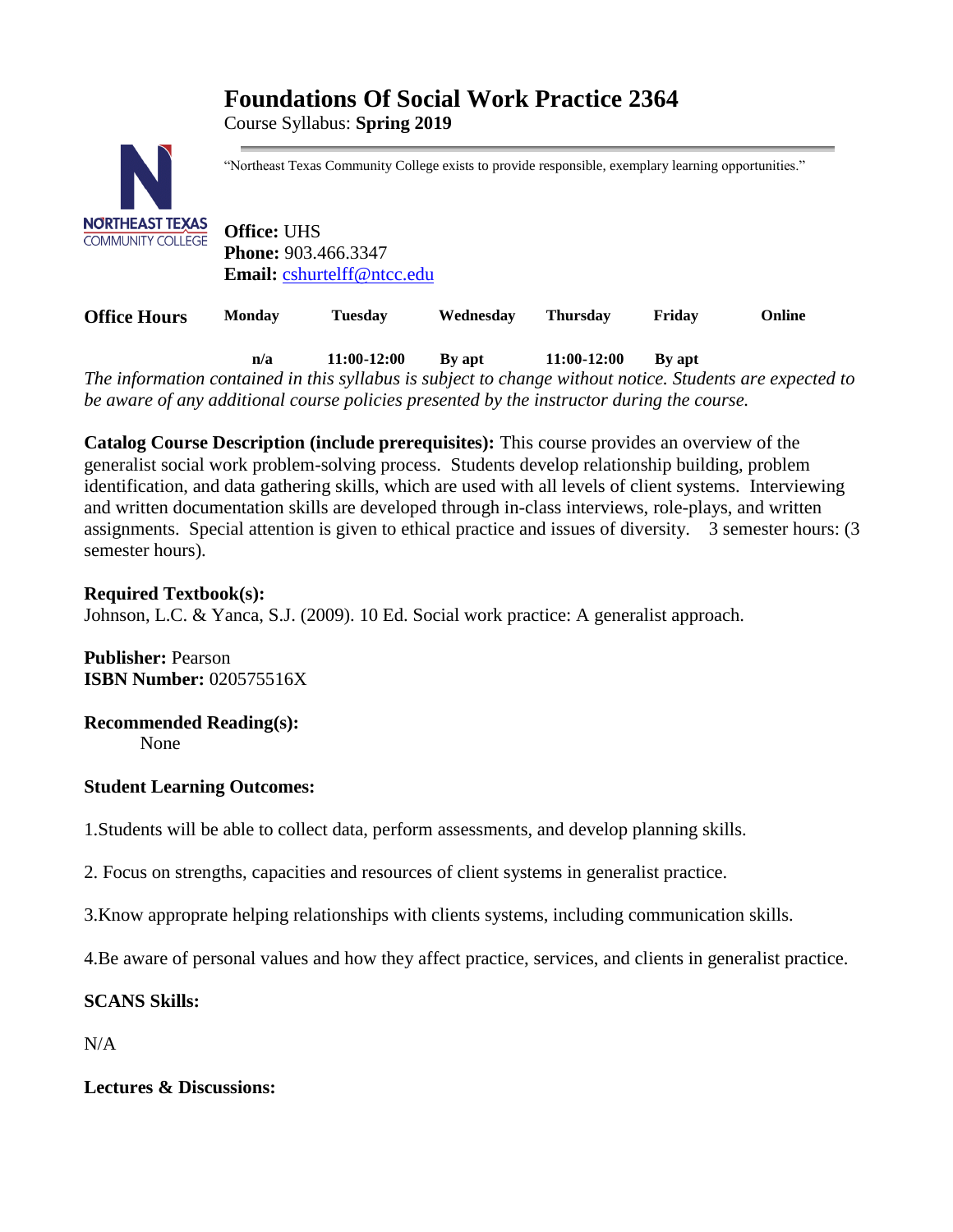### Week 1

Unit I

Review of Syllabus and Assignments, Introductions and Get acquainted Overview of the helping process

- A. Introduction to the Generalist problem Solving Method
- B. Define the Social Work Generalist

# Week 2

Unit II.

### Social Work Values and Ethics/NASW CODE OF ETHICS

- A. Commitment to the primary importance of the individual in society
- B. Commitment to social change, to meet socially recognized needs
- C. Commitment to a high standard of personal and professional conduct

### Week 3

- Unit III. Communication process
	- A. Verbal channel
	- B. Non-verbal channel
	- C. Differences in communication styles across cultural groups

### Week 4

Unit IV. Relationship building

 A. The significance of relationship building across voluntary, involuntary, and nonvoluntary client systems and across diverse clients groups, including ethnic groups, women, children and the aged, gay and lesbian clients, and persons with severe and persistent mental illness.

B. The role of environment/setting on rapport

# Week 5

Unit V. Interviewing skills

- A. Empathy
- B. Authenticity
- C. Attending
- D. Exploring
- E. Focusing skills
- Week 6 Continue until V. In-class role playing

# Week 7

- Unit VI. Cross-cultural interviewing
	- A. The effects of race, class, ethnicity, and gender on relationship building
	- B. The effects of race, class, ethnicity, and gender on the application of interviewing skill

# Week 8

- Unit VII. Application of Interviewing skills
	- A. Individuals
	- B. Small groups
	- C. Families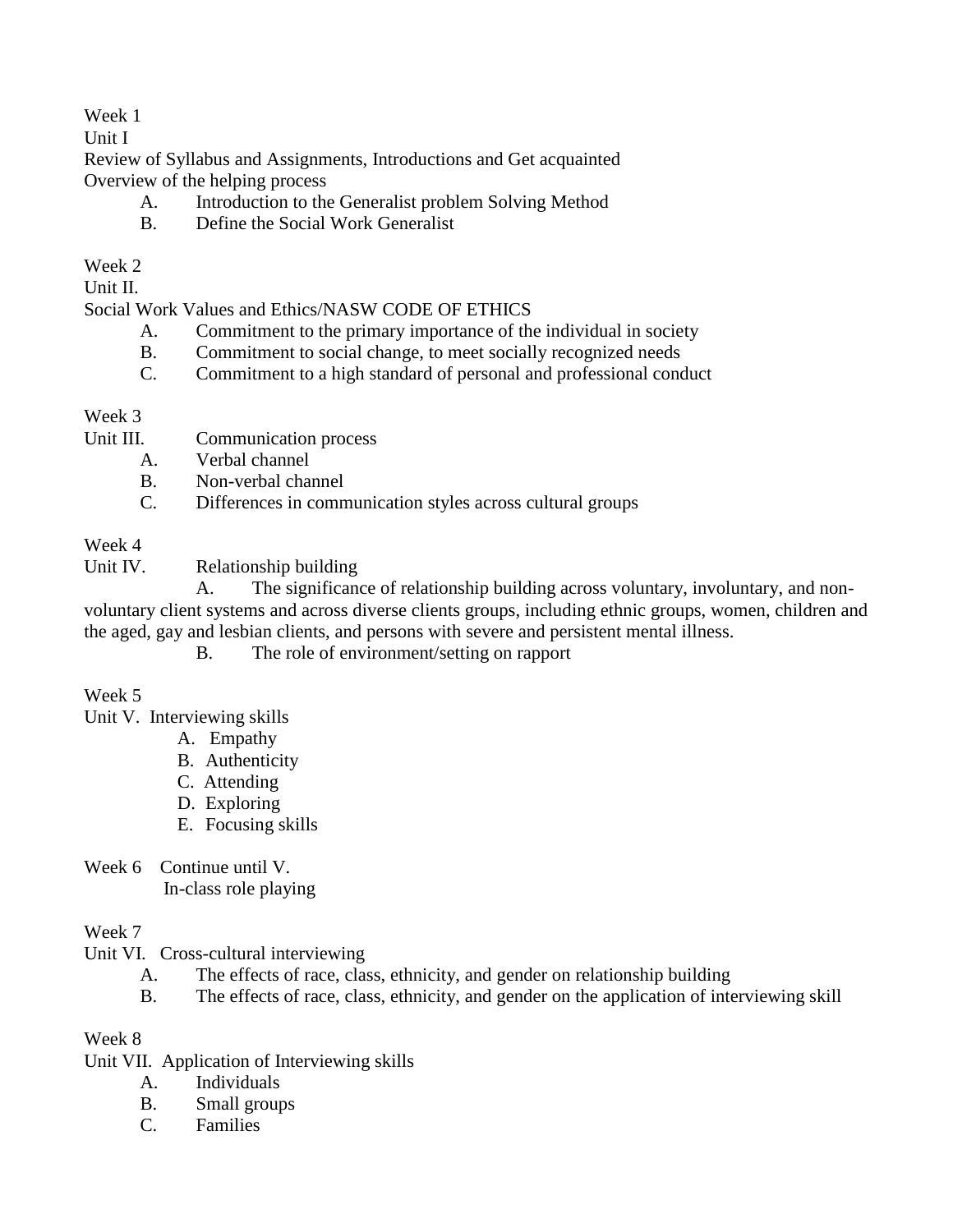D. Organizations

E. Communities Review for Mid-term

#### Week 9

Mid-term Exam

#### Week 10

- Unit VIII. Generalist approaches to data gathering in large systems
	- A. Data gathering in organizations
	- B. Date gathering in communities
- Week 11 Continue Unit VIII
- Week 12 Cultural Project Presentations
- Week 13 Cultural Project Presentations

#### Week 14

- Unit IX. Written communication skills
	- A. Report writing, APA style
	- B. Case recording avoiding bias and stereotyping

# Week 15 Continue Unit IX

Review for final

#### Week 16 Final Exam **Evaluation/Grading Policy:**

| Assignment #1                     | 100 points |
|-----------------------------------|------------|
| Assignment #2                     | 100 points |
| <b>Cultural Project/Interview</b> | 100 points |
| Mid-Term/Final Examination        | 200 points |
|                                   |            |
| <b>TOTAL</b>                      | 500 points |

Grading and evaluation--In general, a course grade of a "C" represents an acceptable level of work. A course grade of "B" represents a substantial effort and achievement. It is clearly a grade for the better than average product and effort. An "A" is awarded only in the case of both outstanding efforts and quality in the required products.

The grades will be awarded on the following basis:

- $A = 90\%$  to 100% of possible points  $B = 80\%$  to 89% of possible points  $C = 70\%$  to 79% of possible points  $D = 60\%$  to 69% of possible points
- $F = 59\%$  and below of possible points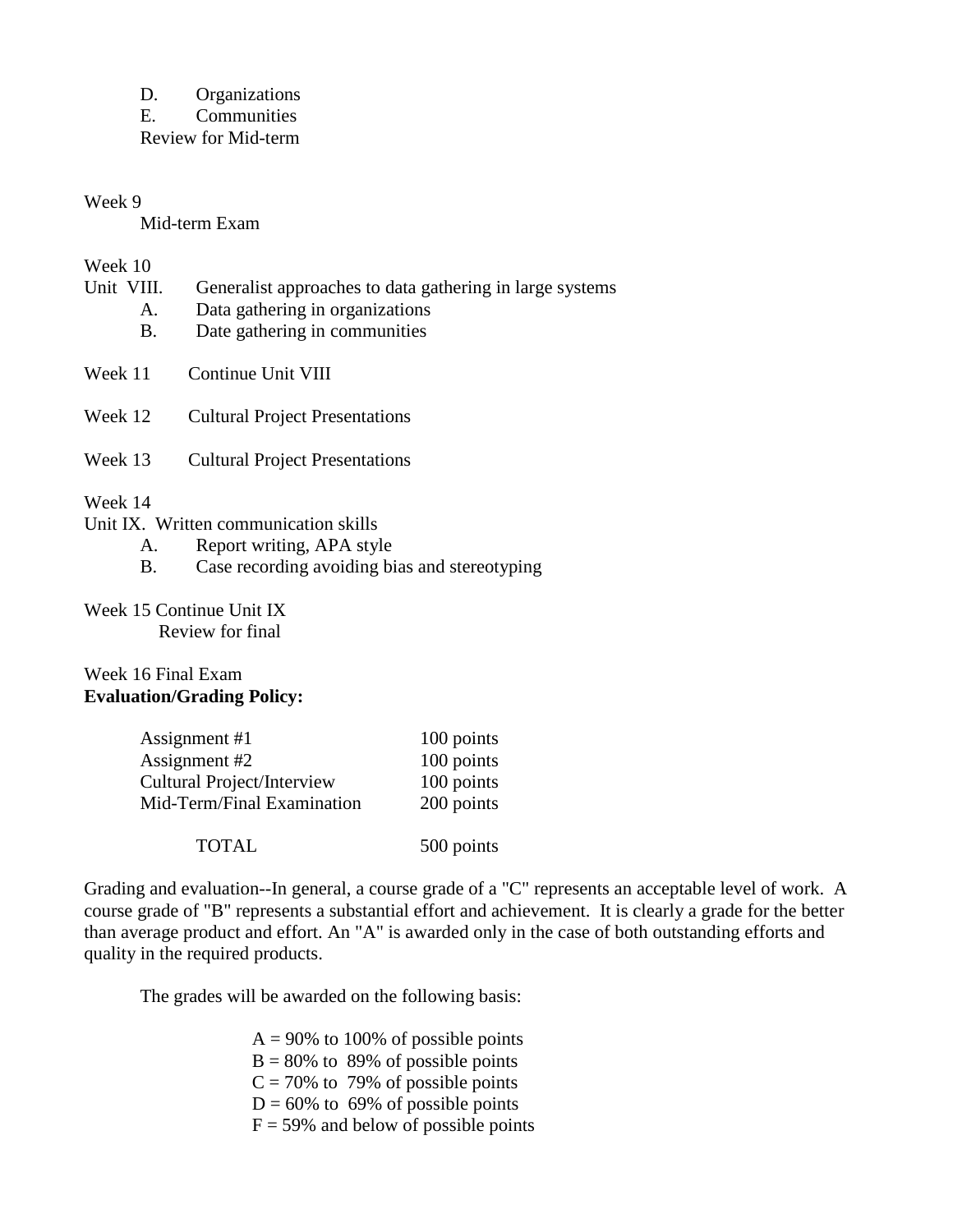#### **Tests/Exams:**

There will be two tests (100 points each). Everyone must take the final exam. Exams will consist of multiple choice, matching or definitions, and short essay questions.

Make-up examinations, as a rule, will not be permitted, unless the student's absence is excused in advance.

A grade of incomplete ("X") will not be given unless the student contacts the instructor to make special arrangements for making up required work. Only emergency situation that prohibit the student from completing the course as planned will warrant consideration of the grade of "X".

Mid-term: March 19<sup>th</sup> Final: May 2<sup>nd</sup>

#### **Assignments:**

All written assignments should be typed (12-point font), double-spaced, with one inch margins, a title page and stapled. Students are encouraged to submit written work that has been spell-checked and is free of grammatical errors. Students are expected to use APA style when citing reference materials. Students are advised that points will be deducted if these criteria are not met.

Assignment #1: Conduct an intake interview with an individual. Write a multi-dimensional assessment prioritizing the client's problem based on an outline provided by the text. Due date **April 2nd**

Assignment #2:

Write a treatment and intervention plan that includes information about development, community contingencies, family relationships, and other factors that relate to the individual client. Include a measurement plan for evaluating the effectiveness of the intervention. Write a termination plan and measurement of success. Due date **April 30th**

Group Cultural Project/Interview: Each group will chose a diverse/ethnic group to study and present in class. Students will follow the schema provided in the text. Presentations scheduled during week 12 and 13.

#### **Other Course Requirements:**

N/A

#### **Student Responsibilities/Expectations:**

Students are expected to attend class, reflecting responsibility which is inherent in the development as a social work professional. Roll will be taken regularly. Students who are tardy to class will be counted as absent unless they notify the instructor otherwise. NTCC policy regarding attendance will be upheld. Students are allowed two absences (excused or unexcused) without any penalty. Ten (10) points will be deducted for additional absences, beginning with the third absence. If a student misses more than three classes, he/she should drop or withdraw from the class until such a time that consistent attendance is